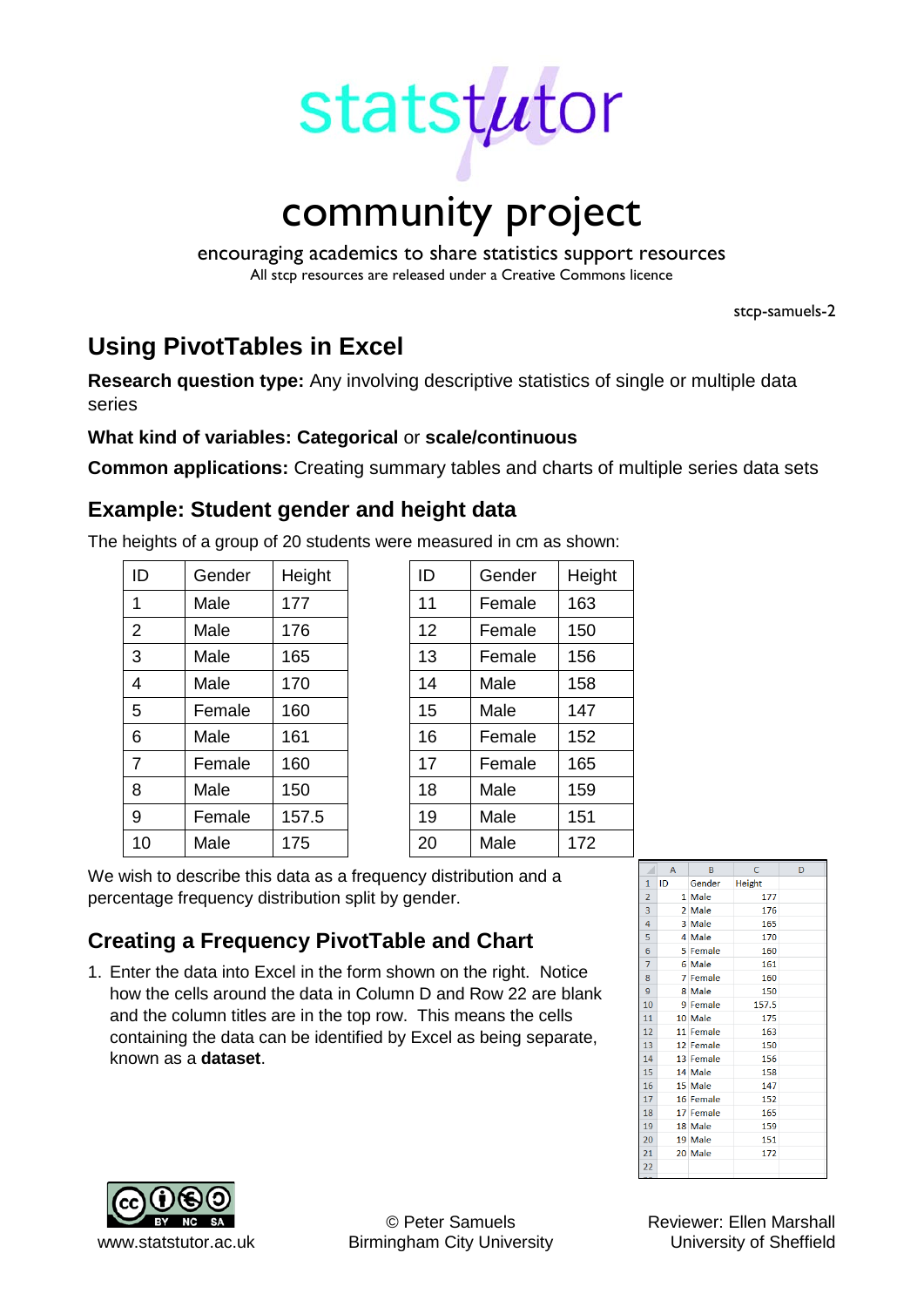Select any of the cells in the dataset (e.g. Cell A1) then select Insert – PivotTable. This opens the Create PivotTable dialogue box as shown on the right. Select Existing Worksheet and the cell E2 as shown below on the right. This creates a blank PivotTable box and a PivotTable Field List as shown below on the right.

2. Drag the *Gender* field from the PivotTable Field List to the Row Labels list. Drag the *Height* field from the PivotTable Field List to the Column Labels list. This should create an empty PivotTable like the one shown below:





3. Drag the *ID* field from the PivotTable Field List to the Values list. In the Values box, select the triangle next to Sum of ID (ringed), then the option Value Field Settings as shown on the

> Grouping Auto

> > Starting at:

 $\Box$  Ending at:

By:

140 180

10

OK

left, then select Count from the dialogue box as shown above. This should change the PivotTable to look like this:

| Count of ID $ $ Column Labels $ \cdot $ |  |       |  |                                     |  |                     |  |  |  |  |                                                                                    |
|-----------------------------------------|--|-------|--|-------------------------------------|--|---------------------|--|--|--|--|------------------------------------------------------------------------------------|
| Row Labels $\vert \cdot \vert$          |  |       |  |                                     |  |                     |  |  |  |  | (147)150 151 152 156 157.5 158 159 160 161 163 165 170 172 175 176 177 Grand Total |
| Female                                  |  |       |  | 1 1 1 1 1 2 1 1                     |  |                     |  |  |  |  |                                                                                    |
| Male                                    |  | 1 1 1 |  |                                     |  | 1 1 1 1 1 1 1 1 1 1 |  |  |  |  |                                                                                    |
| <b>Grand Total</b>                      |  |       |  | 1 2 1 1 1 1 1 1 1 2 1 1 2 1 1 1 1 1 |  |                     |  |  |  |  | <b>20</b>                                                                          |

| E                  | F                    | Calibri                 |                                      |  | $+11 + A A$                                                         |
|--------------------|----------------------|-------------------------|--------------------------------------|--|---------------------------------------------------------------------|
| Count of ID        | <b>Column Labels</b> |                         | 157117017170                         |  | $B$ $I \equiv \mathcal{D}_1 \cdot \underline{A} \cdot \mathbb{H}$ . |
| Row Labels -       |                      | Q,                      | Copy                                 |  |                                                                     |
| Female<br>Male     |                      | <b>Fr</b>               | Format Cells                         |  |                                                                     |
| <b>Grand Total</b> |                      | 司                       | Refresh                              |  |                                                                     |
|                    |                      |                         | Sort<br>Filter                       |  |                                                                     |
|                    |                      | $\checkmark$            | Subtotal "Height"                    |  |                                                                     |
|                    |                      |                         | Expand/Collapse                      |  |                                                                     |
|                    |                      | ⇛                       | Group                                |  |                                                                     |
|                    |                      | Ф                       | Ungroup                              |  |                                                                     |
|                    |                      | ×                       | Move<br>Remove "Height"              |  |                                                                     |
|                    |                      | $\mathbf{Q}_{\text{d}}$ | Field Settings<br>PivotTable Options |  |                                                                     |
|                    |                      | 目                       | Hide Field List                      |  |                                                                     |

4. Right click one of the *Height* column labels (such as 147) and select Group… as shown on the left. In the Grouping dialogue box enter 140 and 180 as the start and end values as shown on the right. This creates a PivotTable with

interval frequencies as shown below:

| Count of ID                            | Column Labels |  |                                     |
|----------------------------------------|---------------|--|-------------------------------------|
| Row Labels $\vert \cdot \vert$ 140-150 |               |  | 150-160 160-170 170-180 Grand Total |
| ll Female                              |               |  |                                     |
| <b>Male</b>                            |               |  |                                     |
| <b>Grand Total</b>                     |               |  | 20                                  |



 $\boxed{?}$  X

Cancel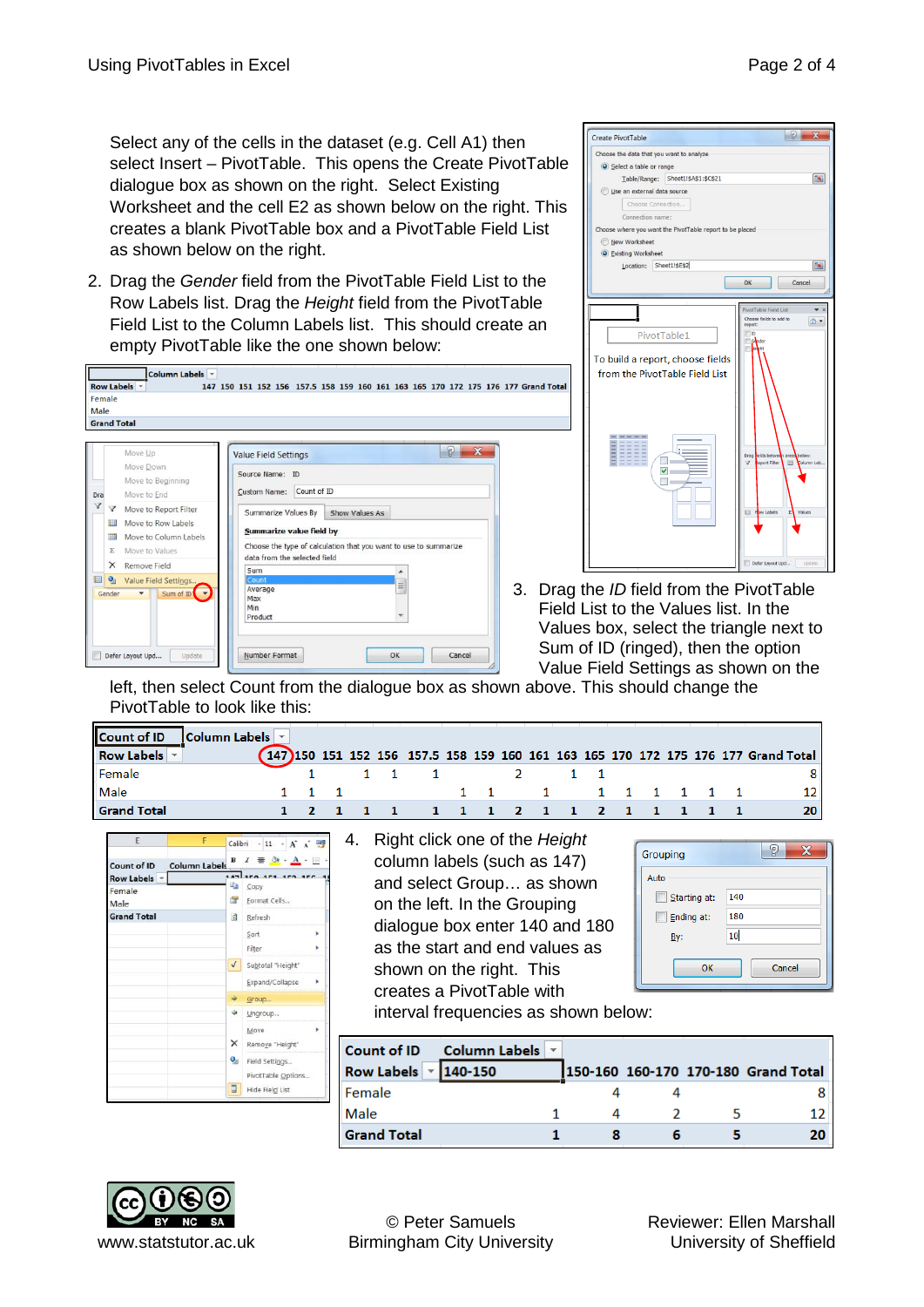**Note**: The cut-off values are actually **less than 150** in the first group, so Student 12's height of 150cm has been counted in 150-160cm.

5. Select the PivotChart button then click on OK to create the default two dimensional bar chart shown below:





6. Right click on the *Height* Field Button then select Hide all Field Buttons on Chart option shown. This makes the chart look like this:

Other changes (such as chart and axis titles and changing the font) can be made using options on the Home, Layout and Format tabs.



## **Creating a Percentage Frequency PivotTable and Chart**

1. Right click on one of the frequency cells in the PivotTable, select Show Values As then select % of Row Total as shown on the right. This should change the PivotTable to look like this:

|                          | Count of ID Column Labels v |                            |                                      |
|--------------------------|-----------------------------|----------------------------|--------------------------------------|
| Row Labels   v   140-150 |                             |                            | 150-160 160-170 170-180 Grand Total  |
| Female                   |                             |                            | $0.00\%$ 50.00% 50.00% 0.00% 100.00% |
| Male                     |                             |                            | 8.33% 33.33% 16.67% 41.67% 100.00%   |
| <b>Grand Total</b>       |                             | 5.00% 40.00% 30.00% 25.00% | 100.00%                              |